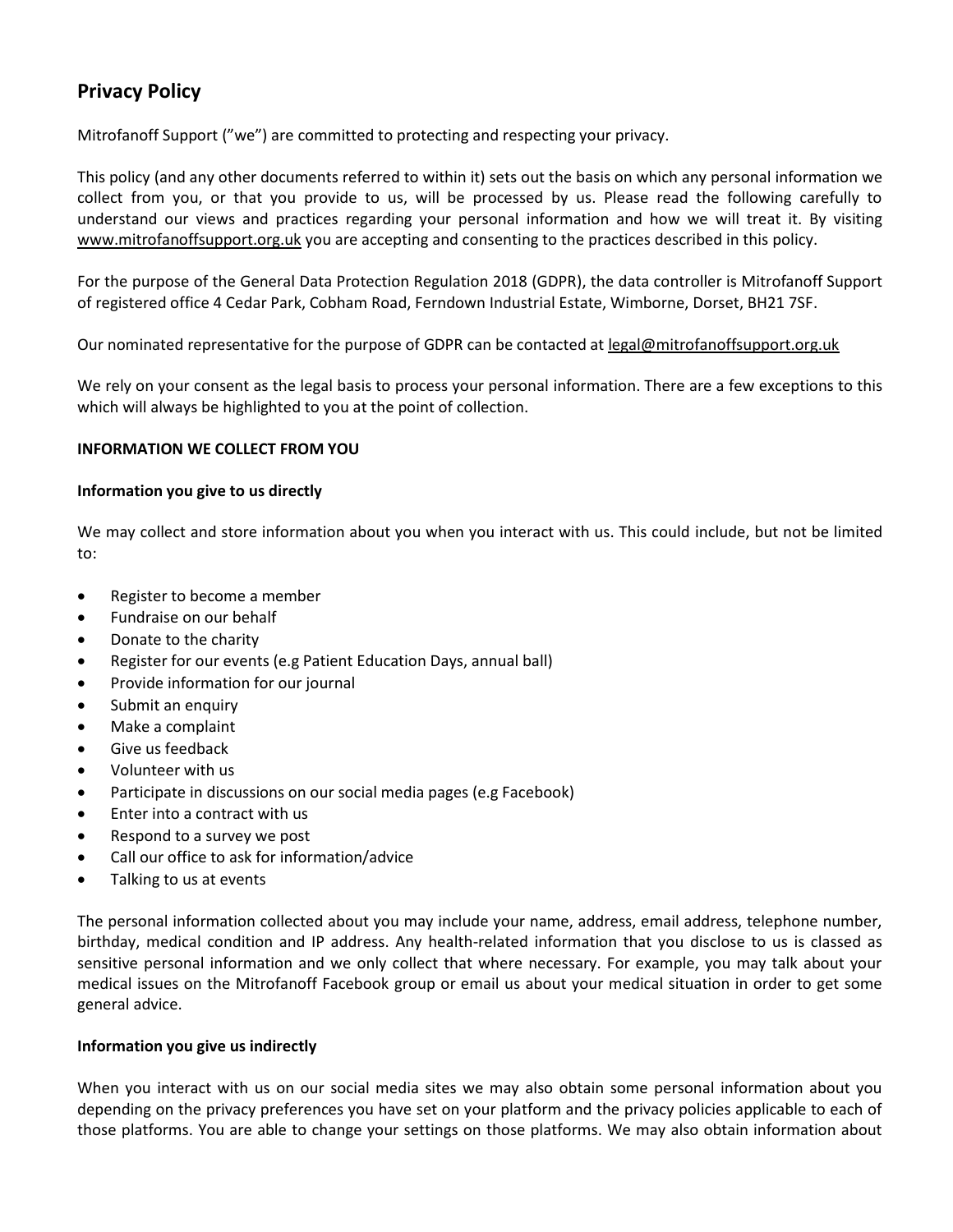your visit to our site (for example, the pages you visit and how you navigate our site) by using cookies (see below).

With regard to each of your visits to our site and/or social media pages we will automatically collect the following information:

- technical information, including the Internet protocol (IP) address used to connect your computer to the Internet;
- information about your visit, including page response times, download errors, length of visits to certain pages, page interaction information (such as scrolling, clicks, and mouse-overs), your address to send membership information to, and any phone number used to call our office.

# **COOKIES**

Our site uses cookies to distinguish you from other users of our site. This helps us to provide you with a good experience when you browse our Site and also allows us to improve it. For detailed information on the cookies we use and the purposes for which we use them see our Cookie policy on our website.

# **USES MADE OF YOUR INFORMATION**

We use personal information held about you in the following ways:

- Providing you with the information and services that come as part of our membership package, for example, our journal, details of events and access to our closed Facebook community;
- Responding to you if you have contacted us with a query, for example, general medical advice;
- Notifying you about changes to our service;
- Enabling us to organise events that you have consented to attend, for example, our annual ball or a patient education day
- Circulating our governance documents, for example our Chairperson's annual report and our Treasurer's report;
- Administering any one-off or on-going donations you make and claiming Gift Aid;
- Ensuring that content from our site is presented in the most effective manner for you and for your computer;
- Administering our site and for internal operations, such as troubleshooting, data analysis, testing, research, statistical and survey purposes;
- Processing any application for you to volunteer with us;
- Recording and dealing with any complaints or any requests to remove you from our database or any other internal record keeping;
- Protecting your vital interests in the event that we think, in our reasonable opinion, that there is a risk of serious harm to you or someone else;
- Complying with any legal obligations that We are subject to;
- Improving our site to ensure that content is presented in the most effective manner for you and for your computer; and/or
- Ensuring our site is kept safe and secure;

We will only retain and use your personal information for as long as necessary for the purposes for which it was collected, taking into account any guidance provided by the UK Information Commissioner's Office.

# **WHO DO WE DISCLOSURE YOUR INFORMATION TO**?

We will only share your personal information with the following third parties for the following purposes:

- Our Trustees and volunteers to enable us to provide our services to you.
- We may need to share your information with data hosting providers or other service providers who help us to deliver our services, projects and fundraising activities. These providers will only act under our instruction and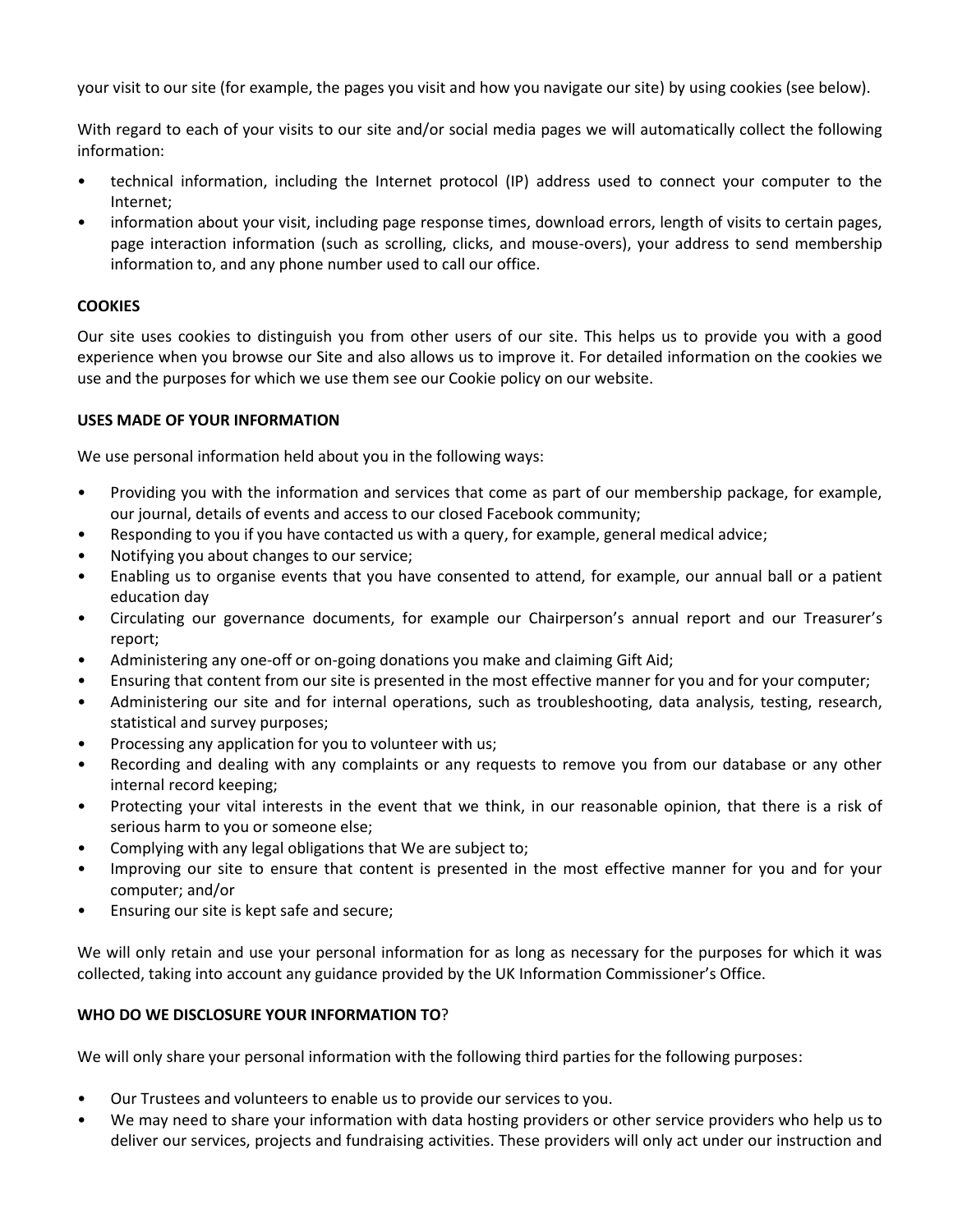are obligated by contract to process your personal information appropriately and in accordance with the consent provided.

- If we are under a duty to disclose or share your personal information in order to comply with any legal obligation or to protect the rights, property, or safety of Mitrofanoff Support, our members or others.
- In the event that we merge with another charity, in which case we will disclose your personal information to the prospective charity.

## **WHERE WE STORE YOUR PERSONAL INFORMATION AND HOW WE PROTECT IT**

We use (and will procure that our third-party service providers use) technical and organisational safeguards to ensure that your personal information is kept securely. We limit access to the personal information you provide to us or that we collect about you and take appropriate measures to ensure that our people are aware that such information is only to be used in accordance with this privacy policy.

Specifically, our third-party service providers are:

- Google Drive: cloud storage provider
- Podio: data collectors
- Mail Chimp: marketing automation platform
- Hootsuite: social media post scheduler software
- Ward Goodman: charity accountants
- Wix: website hoster

# **Transfers of Information**

Where possible we and our third-party partners process your personal information within the European Economic Area (EEA). However, we may on occasion need to use the services of a supplier who has to transfer your personal information outside the EEA. It is possible that protection for personal information in countries outside the EEA is not equivalent to the level of protection within the EEA. That said, we take all reasonable steps to impose suitable safeguards to protect your personal information when processed by such suppliers, for example, entering into certain standard contractual clauses approved by the European Commission. By submitting your personal information to us you agree to such transfers, storing or processing at locations outside the EEA.

#### **USE OF INFORMATION FOR MARKETING PURPOSES**

We will not provide your personal information to third parties for marketing purposes. We will only use it to market our charity services to you in line with your membership. You can also exercise your right not to receive our marketing information at any time by contacting us at info@mitrofanoffsupport.org.uk.

## **RIGHT OF ACCESS**

You have a right to access your personal information, to object to the processing of your personal information, to rectify, to erase, to restrict and to port your personal information. Any requests or objections should be made in writing by emailing info@mitrofanoffsupport.org.uk.

# **THIRD PARTY WEBSITES**

Our Site may, from time to time, contain links to and from the websites of our partner networks, advertisers and other charities. If you follow a link to any of these websites, please note that these websites have their own privacy policies and that we do not accept any responsibility or liability for these policies. Please check these policies before you submit any personal information to these websites.